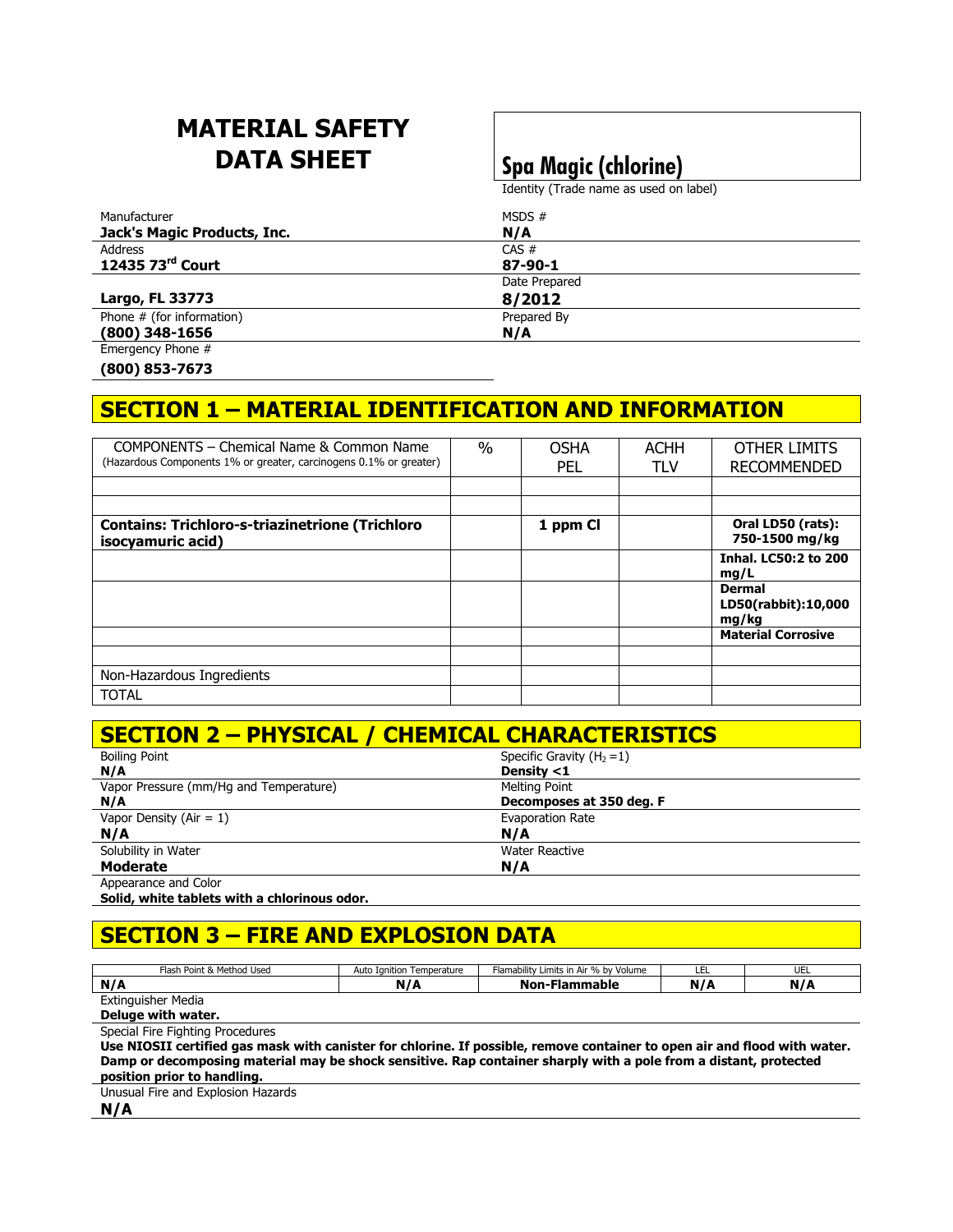## **SECTION 4 – REACTIVITY HAZARD DATA**

| Stability                                                                        | Conditions to Avoid                                                                                                                                                                                                          |
|----------------------------------------------------------------------------------|------------------------------------------------------------------------------------------------------------------------------------------------------------------------------------------------------------------------------|
| $\boxtimes$ Stable<br>$\Box$ Unstable                                            |                                                                                                                                                                                                                              |
| Incompatibility (Materials to Avoid)                                             | Open storage, excessive heat, moisture, moist air, combination with oxidizers or oxidizable materials.                                                                                                                       |
|                                                                                  | Nitrogen compounds - ammonia, amines, ammonium compounds, reducing agents, oxidizable or combustible                                                                                                                         |
|                                                                                  | organics, strong oxidizers, acids, alkali.                                                                                                                                                                                   |
| <b>Hazardous Decomposition Products</b>                                          |                                                                                                                                                                                                                              |
|                                                                                  | Chlorine, cyanogen chloride, nitrogen trichloride, ammonia, carbon dioxide.                                                                                                                                                  |
| Hazardous Polymerization<br>$\boxtimes$ Will Not Occur                           | Conditions to Avoid                                                                                                                                                                                                          |
| $\Box$ May Occur                                                                 | N/A                                                                                                                                                                                                                          |
|                                                                                  | <b>SECTION 5 - HEALTH HAZARD DATA</b>                                                                                                                                                                                        |
|                                                                                  |                                                                                                                                                                                                                              |
| Primary Routes of Entry<br>$\boxtimes$ Inhalation<br>$\boxtimes$ Skin Absorption | Carcinogen Listed In<br>$\Box$ NTP<br>$\boxtimes$ Ingestion<br>Π OSHA<br>Not Hazardous<br>$\boxtimes$ Not Listed<br><b>IARC Monograph</b>                                                                                    |
| <b>Health Hazards</b>                                                            |                                                                                                                                                                                                                              |
|                                                                                  | Acute: Eye: Extreme irritant, cornea damage.                                                                                                                                                                                 |
|                                                                                  | Chronic: Eye damage and lung damage.                                                                                                                                                                                         |
|                                                                                  | Signs and Symptoms of Exposure: Eyes & Skin: Irritation, burning, redness, eye tearing. / Inhalation: Coughing, irritation to<br>nose, throat, and mouth; headache, dizziness. / Ingestion: GI discomfort, nausea, vomiting. |
|                                                                                  | Medical Conditions Generally Aggravated by Exposure                                                                                                                                                                          |
|                                                                                  | Persons with pre-existing eye, skin, and respiratory disorders may be susceptible to aggravation due to                                                                                                                      |
| irritant nature of product.                                                      |                                                                                                                                                                                                                              |
| <b>Emergency First Aid Procedures:</b>                                           |                                                                                                                                                                                                                              |
| See below.                                                                       |                                                                                                                                                                                                                              |
| Eye Contact                                                                      | Immediately flush with water and call a physician.                                                                                                                                                                           |
| <b>Skin Contact</b>                                                              |                                                                                                                                                                                                                              |
|                                                                                  | Immediately flush with water and call a physician.                                                                                                                                                                           |
| Inhalation                                                                       |                                                                                                                                                                                                                              |
|                                                                                  | Move to fresh air, call a physician and aid breathing if necessary.                                                                                                                                                          |
| Ingestion                                                                        |                                                                                                                                                                                                                              |
|                                                                                  | If conscious, feed milk, followed by olive oil. Induce vomiting if large amount has been ingested. Call                                                                                                                      |
|                                                                                  | physician and follow all instructions.                                                                                                                                                                                       |
|                                                                                  | <b>SECTION 6 - CONTROL AND PROTECTIVE MEASURES</b>                                                                                                                                                                           |

|  | Respiratory Protection (Specific Type) |  |
|--|----------------------------------------|--|
|  |                                        |  |

**NIOSII certified gas mask with canister for chlorine if above permissible limits.** 

Protective Gloves **Exercise Exercise** Eve Protection **Liquid – proof rubber. Do not wear contact lenses. Gas tight chemical goggles.**  Ventilation To Be Used

 $\boxtimes$  Local Exhaust  $\qquad \Box$  Mechanical (general)  $\qquad \Box$  Special  $\qquad \Box$  Other (specify):

Other Protective Clothing and Equipment

**Eye wash & safety shower in work/storage area. Wear full cover clothing as necessary to minimize contact with product.**  Hygienic Work Practices

**Remove contaminated clothing & launder before reuse. Wash well after use and observe good personal hygiene.** 

## **SECTION 7 – PRECAUTIONS FOR SAFE HANDLING AND USE**

Steps to be taken of material is spilled or released

**Spilled or wet material should be dissolved in water and dechlorinated with a reducing agent (hydrogen peroxide, sodium nitrate, sodium thiosulfate). Dispose of material as per all local, state, and federal regulations.** 

Water Disposal Methods

**Consult federal, state, and local regulations.** 

Precautions to be taken in handling and storage

**Store in a cool, dry, well ventilated area away from combustibles and reactive materials. Keep container tightly closed when not in use. Do not reuse container. Wear proper protective gear when handling to minimize contact with product.**  Other Precautions and/or Special Hazards

**Keep away from children. Handle with care. Use product only as directed.**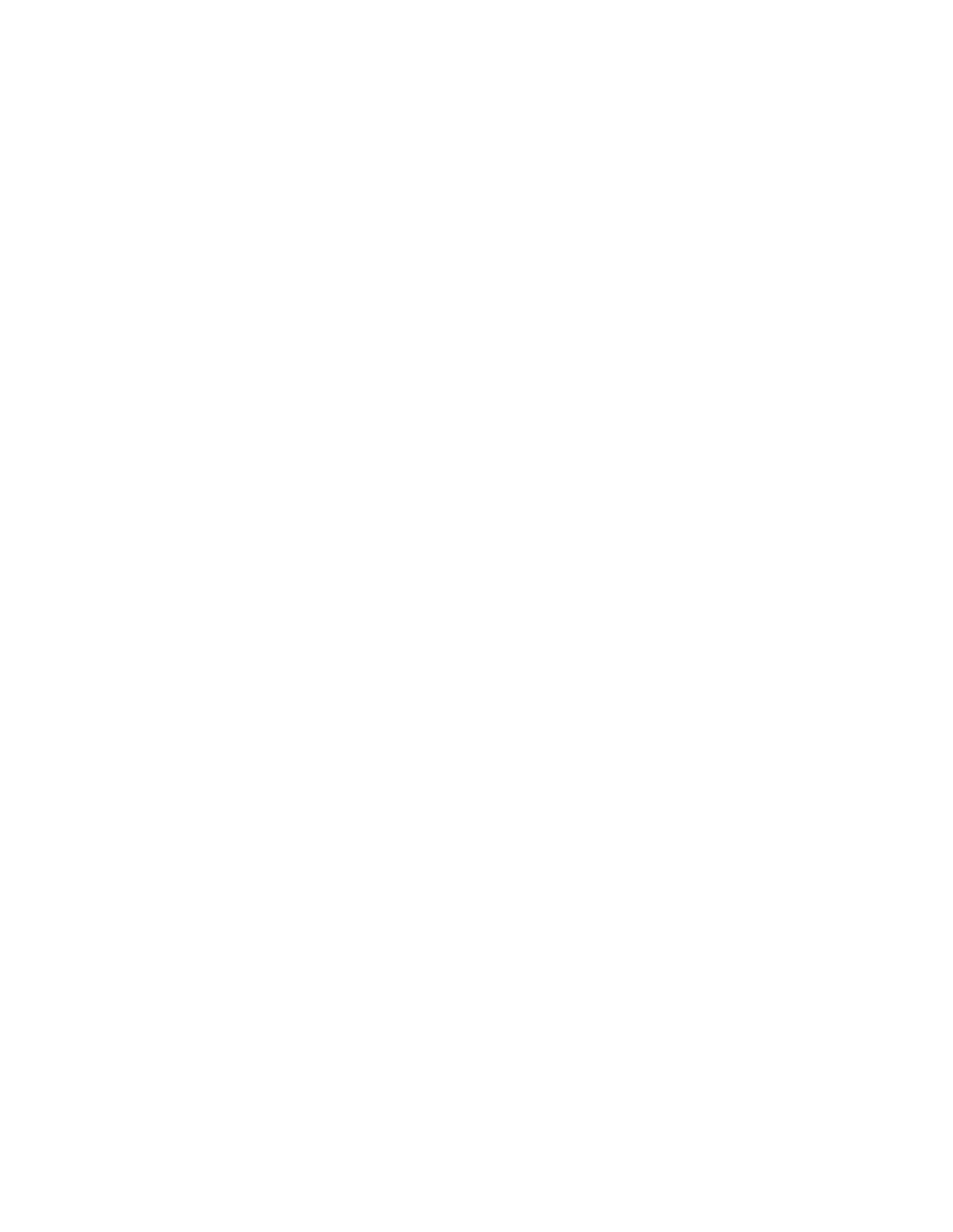# **MATERIAL SAFETY DATA SHEET Spa Magic (anti-scale)**

Identity (Trade name as used on label)

| Manufacturer                | MSDS $#$      |
|-----------------------------|---------------|
| Jack's Magic Products, Inc. | N/A           |
| Address                     | CAS #         |
| 12435 73rd Court            | 2809-21-4     |
|                             | Date Prepared |
| Largo, FL 33773             | 8/2012        |
| Phone # (for information)   | Prepared By   |
| $(813)$ 530-3552            | N/A           |
| Emergency Phone #           |               |

**(800) 853-7673** 

## **SECTION 1 – MATERIAL IDENTIFICATION AND INFORMATION**

| COMPONENTS - Chemical Name & Common Name                          | $\frac{0}{0}$ | <b>OSHA</b> | <b>ACHH</b> | OTHER LIMITS       |
|-------------------------------------------------------------------|---------------|-------------|-------------|--------------------|
| (Hazardous Components 1% or greater, carcinogens 0.1% or greater) |               | PEL         | <b>TLV</b>  | <b>RECOMMENDED</b> |
|                                                                   |               |             |             |                    |
|                                                                   |               |             |             |                    |
| Contains: 1- Hydroxyetiiylidene-1, 1-Diphosphonic                 |               |             |             |                    |
| <b>Acid</b>                                                       |               |             |             |                    |
| (Organic Phosphonic Acid Solution)                                |               |             |             |                    |
|                                                                   |               |             |             |                    |
|                                                                   |               |             |             |                    |
|                                                                   |               |             |             |                    |
| Non-Hazardous Ingredients                                         |               |             |             |                    |
| <b>TOTAL</b>                                                      |               |             |             |                    |

| <b>SECTION 2 - PHYSICAL / CHEMICAL CHARACTERISTICS</b> |                            |  |
|--------------------------------------------------------|----------------------------|--|
| <b>Boiling Point</b>                                   | Specific Gravity $(H_2=1)$ |  |
| Greater than 212 deg. F                                | 1.48                       |  |
| Vapor Pressure (mm/Hg and Temperature)                 | <b>Melting Point</b>       |  |
| <b>Similar to H20</b>                                  | N/A                        |  |
| Vapor Density ( $Air = 1$ )                            | <b>Evaporation Rate</b>    |  |
| <b>Similar to H20</b>                                  | N/A                        |  |
| Solubility in Water                                    | <b>Water Reactive</b>      |  |
| <b>Complete</b>                                        | N/A                        |  |
| Appearance and Color                                   |                            |  |

**Clear liquid with slight odor.** 

# **SECTION 3 – HAZARDS IDENTIFICATION**

|                       | Health | <b>Flammability</b> | activity. |
|-----------------------|--------|---------------------|-----------|
| ' Code<br>HMIS Hazard |        |                     |           |
| Code<br>NFPA Hazard   |        |                     |           |
|                       |        |                     |           |

# **SECTION 4 – FIRE AND EXPLOSION DATA**

| Flash Point & Method Used          | Auto Ignition Temperature | Flamability Limits in Air % by Volume | LEL | <b>UEL</b> |
|------------------------------------|---------------------------|---------------------------------------|-----|------------|
| N/A                                | N/A                       | N/A                                   | N/A | N/A        |
| <b>Extinguisher Media</b>          |                           |                                       |     |            |
| Waterfog, C02, Foam, Dry Chemical  |                           |                                       |     |            |
| Special Fire Fighting Procedures   |                           |                                       |     |            |
| <b>None</b>                        |                           |                                       |     |            |
| Unusual Fire and Explosion Hazards |                           |                                       |     |            |
| <b>None</b>                        |                           |                                       |     |            |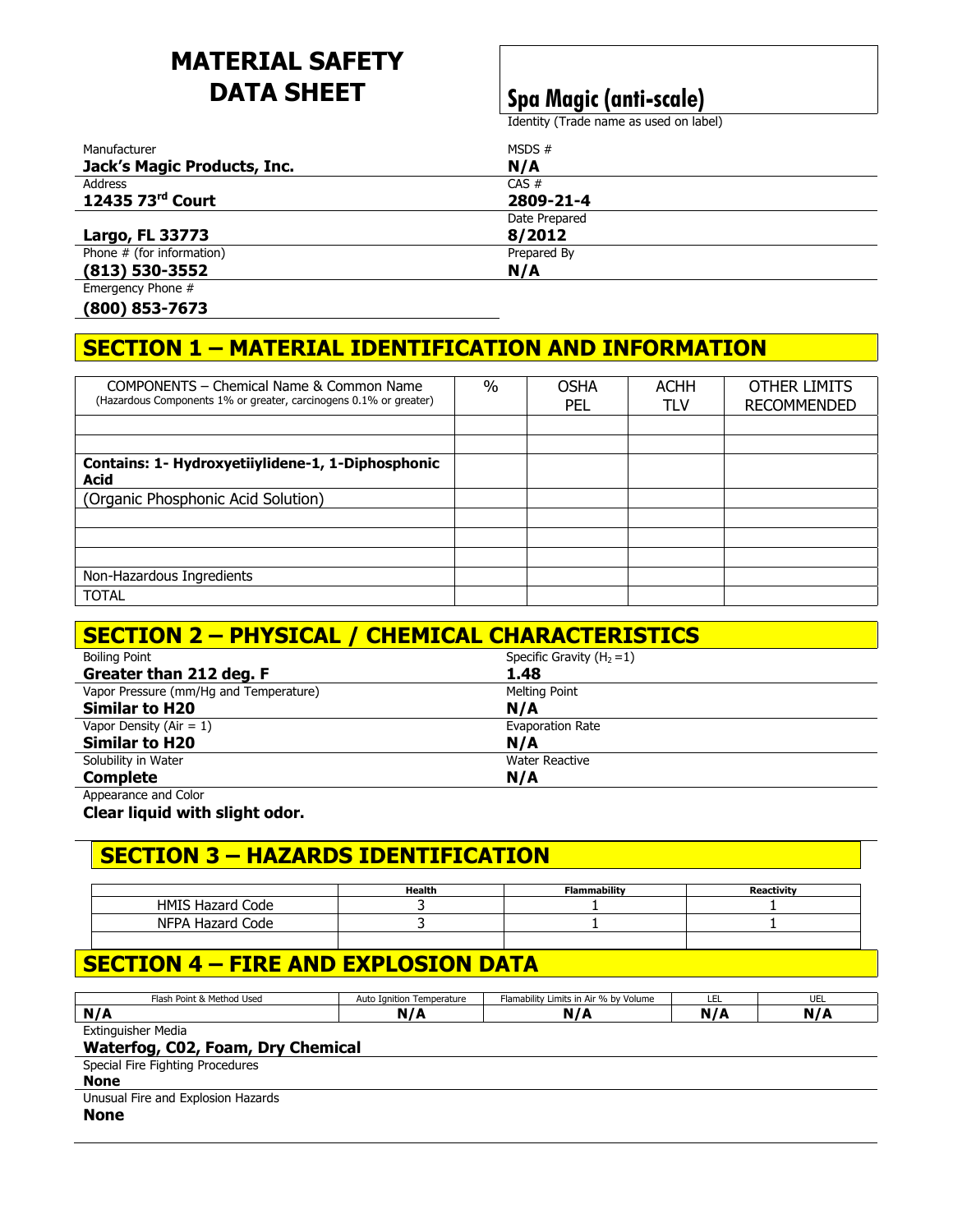## **SECTION 5 – REACTIVITY HAZARD DATA**

| Stability<br>$\boxtimes$ Stable<br>$\Box$ Unstable     | <b>Conditions to Avoid</b><br>Strong Alkali |
|--------------------------------------------------------|---------------------------------------------|
| Incompatibility (Materials to Avoid)                   |                                             |
|                                                        |                                             |
| <b>Strong Alkali</b>                                   |                                             |
| Hazardous Decomposition Products                       |                                             |
| N/A                                                    |                                             |
| Hazardous Polymerization<br>$\boxtimes$ Will Not Occur | Conditions to Avoid                         |
| $\Box$ May Occur                                       | N/A                                         |
|                                                        | <b>SECTION 6 - HEALTH HAZARD DATA</b>       |

| Primary Routes of Entry                               |                                                     | Carcinogen Listed In                        |                                  |
|-------------------------------------------------------|-----------------------------------------------------|---------------------------------------------|----------------------------------|
| $\boxtimes$ Inhalation<br>$\boxtimes$ Skin Absorption | $\boxtimes$ Ingestion<br><sup>1</sup> Not Hazardous | $\blacksquare$ NTP<br>$\Box$ IARC Monograph | I OSHA<br>$\boxtimes$ Not Listed |
|                                                       |                                                     |                                             |                                  |

Health Hazards

## Acute: **Oral LD50 =3.1 g/kg Dermal LD50>10 g/kg**

Chronic: **N/A**

Signs and Symptoms of Exposure

### **Over exposure may cause eye burns. Corrosive to eyes and skin.**

Medical Conditions Generally Aggravated by Exposure

**Not tested, but none expected.** 

Emergency First Aid Procedures **See below.** 

Eye Contact

### **Flush with clean, cool water for 15 minutes. See a physician.**

Skin Contact

|                   |  | Wash with soap and water. See a physician if irritation occurs. Remove and wash clothing. |  |
|-------------------|--|-------------------------------------------------------------------------------------------|--|
| <b>Inhalation</b> |  |                                                                                           |  |

Inhalation

### **Remove to fresh air. See a physician.**

Ingestion **N/A** 

## **SECTION 7 – CONTROL AND PROTECTIVE MEASURES**

| Respiratory Protection (Specific Type)  |                                  |                |                         |  |
|-----------------------------------------|----------------------------------|----------------|-------------------------|--|
| <b>Not Required</b>                     |                                  |                |                         |  |
| <b>Protective Gloves</b>                |                                  | Eye Protection |                         |  |
| <b>Rubber</b>                           |                                  |                | <b>Safety Goggles</b>   |  |
| Ventilation To Be Used                  |                                  |                |                         |  |
| $\boxtimes$ Local Exhaust               | $\boxtimes$ Mechanical (general) | <b>Special</b> | $\Box$ Other (specify): |  |
| Other Protective Clothing and Equipment |                                  |                |                         |  |
| <b>Recommended</b>                      |                                  |                |                         |  |
| <b>Hygienic Work Practices</b>          |                                  |                |                         |  |

**N/A** 

## **SECTION 8 – PRECAUTIONS FOR SAFE HANDLING AND USE**

Steps to be taken of material is spilled or released

**Large Spills: Dam area to prevent spreading. Dispose of in accordance with EPA hazardous waste #D002 due to pH. Small Spills: Flush to sewer with copious amounts of water.** 

Water Disposal Methods

**N/A** 

Precautions to be taken in handling and storage

**Do not get in eyes, on skin, or clothing. Avoid breathing mist.** 

Other Precautions and/or Special Hazards

**Waste Disposal Methods: Neutralize with lime or soda. Ask and dispose of in accordance with local, state and federal regulations.**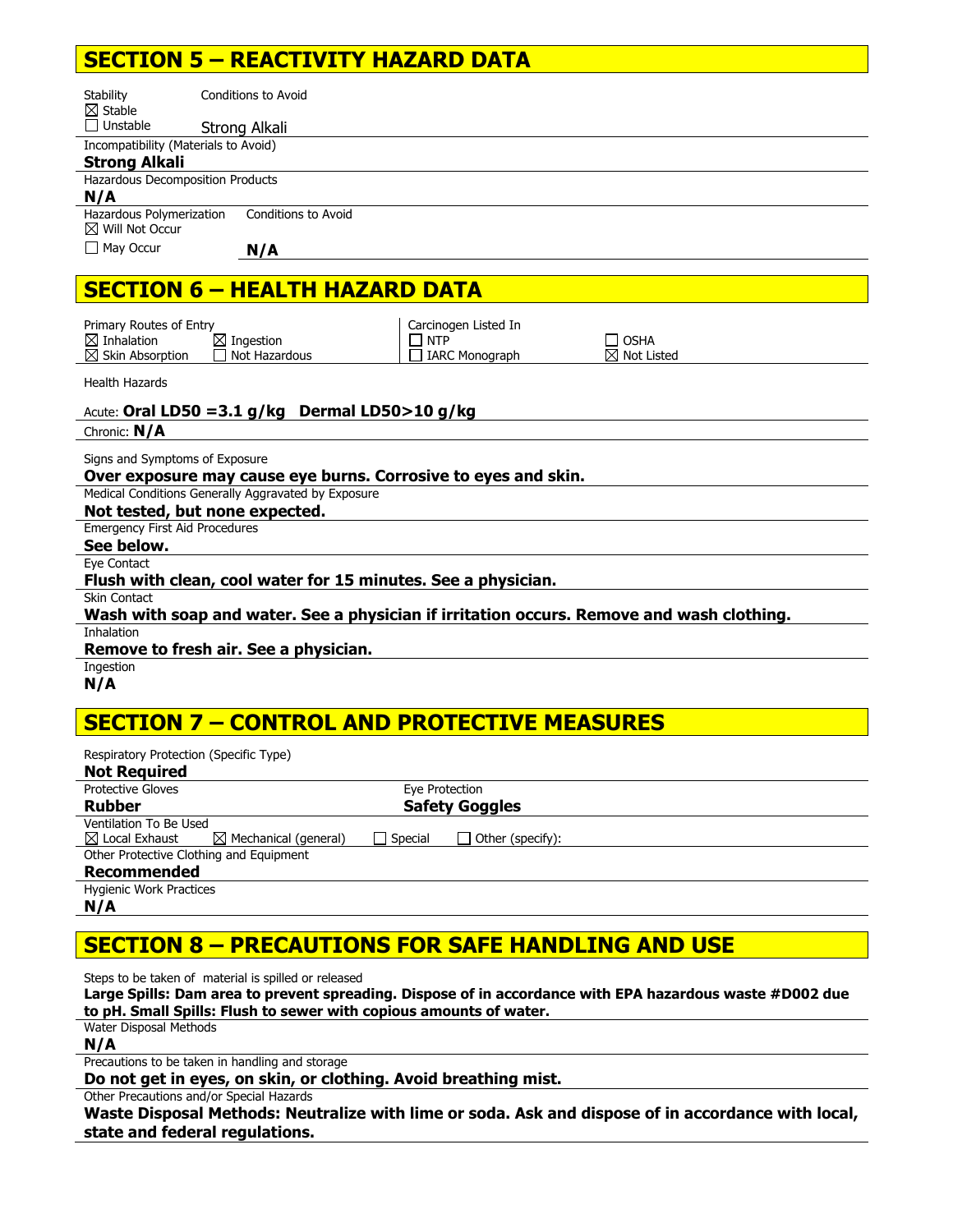# **MATERIAL SAFETY DATA SHEET Spa Magic (Clarifier)**

Identity (Trade name as used on label)

| Manufacturer                | MSDS $#$      |  |
|-----------------------------|---------------|--|
| Jack's Magic Products, Inc. | N/A           |  |
| Address                     | CAS #         |  |
| 12435 73rd Court            | N/A           |  |
|                             | Date Prepared |  |
| Largo, FL 33773             | 8/2012        |  |
| Phone $#$ (for information) | Prepared By   |  |
| $(800)$ 348-1656            | N/A           |  |
| Emergency Phone #           |               |  |

**(800) 853-7673** 

## **SECTION 1 – MATERIAL IDENTIFICATION AND INFORMATION**

| COMPONENTS - Chemical Name & Common Name                                             | $\frac{0}{0}$ | <b>OSHA</b> | <b>ACHH</b> | OTHER LIMITS       |
|--------------------------------------------------------------------------------------|---------------|-------------|-------------|--------------------|
| (Hazardous Components 1% or greater, carcinogens 0.1% or greater)                    |               | PFL         | TLV         | <b>RECOMMENDED</b> |
|                                                                                      |               |             |             |                    |
|                                                                                      |               |             |             |                    |
| <b>Contains: The components of this product comprise</b><br>proprietary information. |               |             |             |                    |
|                                                                                      |               |             |             |                    |
|                                                                                      |               |             |             |                    |
|                                                                                      |               |             |             |                    |
|                                                                                      |               |             |             |                    |
| Non-Hazardous Ingredients                                                            |               |             |             |                    |
| <b>TOTAL</b>                                                                         |               |             |             |                    |

| <b>SECTION 2 - PHYSICAL / CHEMICAL CHARACTERISTICS</b> |                              |  |
|--------------------------------------------------------|------------------------------|--|
| <b>Boiling Point</b>                                   | Specific Gravity $(H_2 = 1)$ |  |
| Greater than 212 deg. F                                | 1.06                         |  |
| Vapor Pressure (mm/Hq and Temperature)                 | Melting Point                |  |
| N/A                                                    | N/A                          |  |
| Vapor Density (Air = $1$ )                             | Evaporation Rate             |  |
| N/A                                                    | N/A                          |  |
| Solubility in Water                                    | <b>Water Reactive</b>        |  |
| Completely miscible in water.                          | N/A                          |  |
| Appearance and Color                                   |                              |  |

**Clear brown liquid with slight odor.** 

## **SECTION 3 – HAZARDS IDENTIFICATION**

|                                   | Health | <b>Flammability</b> |  |
|-----------------------------------|--------|---------------------|--|
| HMIS H<br>Code<br>12722<br>azzaru |        |                     |  |
| <b>NFPA</b><br>Code               |        |                     |  |

## **SECTION 4 – FIRE AND EXPLOSION DATA**

| Point &<br>: Method Used<br>Flash | $\cdots$<br>Temperature<br>Ianition<br>Auto | Limits in Air % by Volume<br>Flamability | --- | UEL |
|-----------------------------------|---------------------------------------------|------------------------------------------|-----|-----|
| .<br>dea.<br>NON<br>nw            | w                                           |                                          |     | .   |

Extinguisher Media

**Water fog, carbon dioxide, foam, dry chemical.** 

|  | Special Fire Fighting Procedures |
|--|----------------------------------|
|--|----------------------------------|

**None** 

Unusual Fire and Explosion Hazards

**None**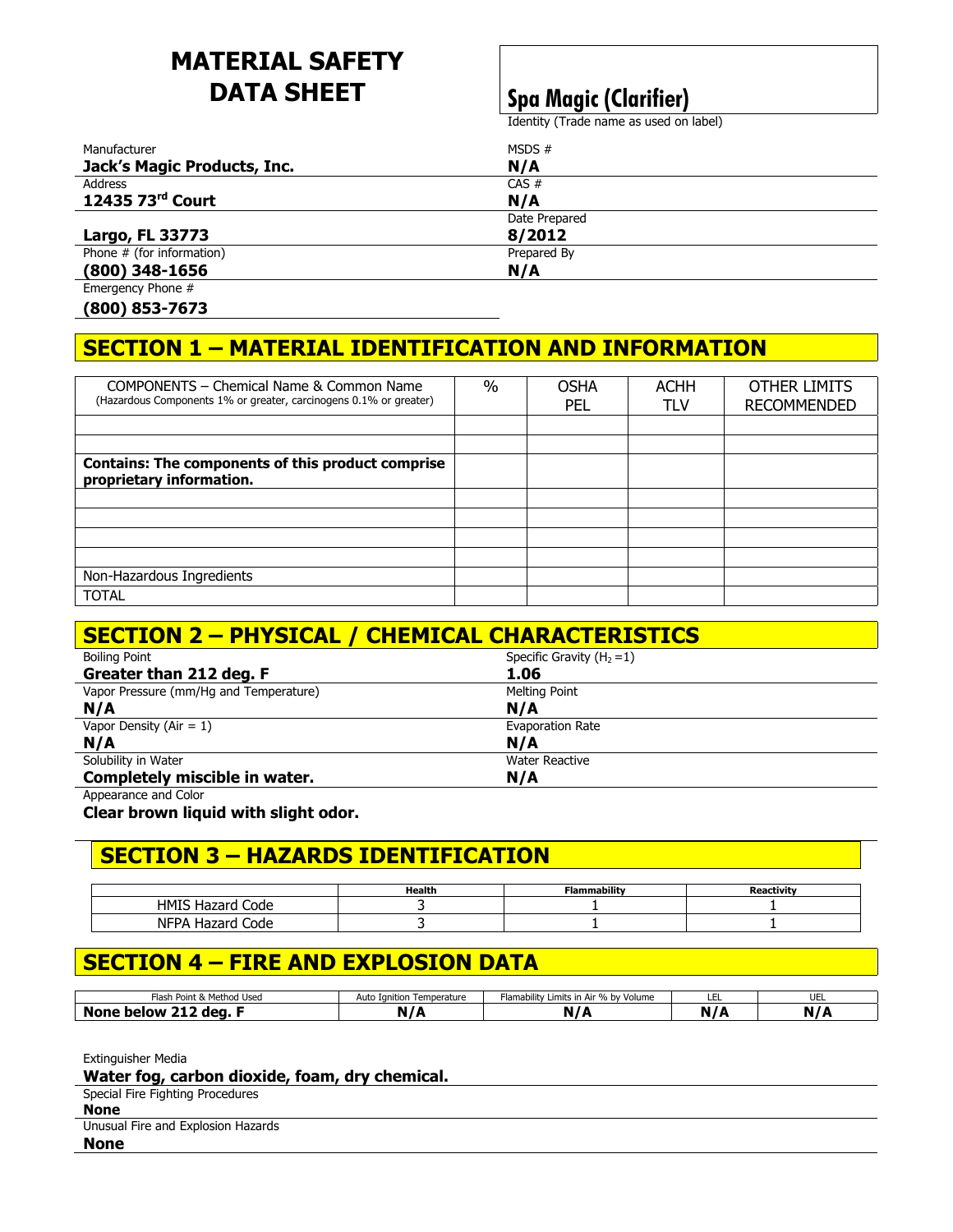## **SECTION 5 – REACTIVITY HAZARD DATA**

| <b>Stability</b>                                       | Conditions to Avoid                                                                            |
|--------------------------------------------------------|------------------------------------------------------------------------------------------------|
| $\boxtimes$ Stable<br>$\Box$ Unstable                  | <b>None</b>                                                                                    |
| Incompatibility (Materials to Avoid)                   |                                                                                                |
| <b>None</b>                                            |                                                                                                |
| Hazardous Decomposition Products                       |                                                                                                |
| <b>None</b>                                            |                                                                                                |
| Hazardous Polymerization<br>$\boxtimes$ Will Not Occur | Conditions to Avoid                                                                            |
| $\Box$ May Occur                                       | <b>None</b>                                                                                    |
|                                                        |                                                                                                |
|                                                        | <b>SECTION 6 - HEALTH HAZARD DATA</b>                                                          |
|                                                        |                                                                                                |
| Primary Routes of Entry<br>$\boxtimes$ Inhalation      | Carcinogen Listed In<br>$\boxtimes$ Ingestion<br><b>NTP</b><br><b>OSHA</b>                     |
| $\boxtimes$ Skin Absorption                            | Not Hazardous<br><b>IARC Monograph</b><br>$\boxtimes$ Not Listed                               |
| <b>Health Hazards</b>                                  |                                                                                                |
|                                                        | Acute: Oral LD50-3.7 g/kg Dermal DL50>2 g/kg Inhalation LC50>26.4 mg/L                         |
| Chronic: N/A                                           |                                                                                                |
| Signs and Symptoms of Exposure                         |                                                                                                |
|                                                        | Irritating to eyes, produces reversible minimal effects in the form of erythema, chemosis, and |
|                                                        | discharge. Not irritating to skin.                                                             |
|                                                        | Medical Conditions Generally Aggravated by Exposure                                            |
| <b>None</b>                                            |                                                                                                |
| <b>Emergency First Aid Procedures</b>                  |                                                                                                |
| See Below.                                             |                                                                                                |
| Eye Contact                                            |                                                                                                |
|                                                        | Flush with clean, cool water for 15 minutes. See a physician if irritation occurs.             |
| Skin Contact                                           |                                                                                                |
|                                                        | Wash with soap and water. See a physician if irritation occurs. Remove and wash contaminated   |
| clothing.                                              |                                                                                                |
| Inhalation                                             |                                                                                                |
| <b>Remove to fresh air.</b><br>Ingestion               |                                                                                                |
| N/A                                                    |                                                                                                |
|                                                        |                                                                                                |
|                                                        |                                                                                                |

## **SECTION 7 – CONTROL AND PROTECTIVE MEASURES**

| Respiratory Protection (Specific Type)       |         |                                  |
|----------------------------------------------|---------|----------------------------------|
| N/A                                          |         |                                  |
| <b>Protective Gloves</b>                     |         | Eye Protection                   |
| N/A                                          | N/A     |                                  |
| Ventilation To Be Used                       |         |                                  |
| □ Local Exhaust<br>Mechanical (general)<br>П | Special | Other (specify):<br>$\mathbf{I}$ |
| Other Protective Clothing and Equipment      |         |                                  |
| N/A                                          |         |                                  |
| <b>Hygienic Work Practices</b>               |         |                                  |
| N/A                                          |         |                                  |

# **SECTION 8 – PRECAUTIONS FOR SAFE HANDLING AND USE**

Steps to be taken of material is spilled or released

**Large Spills: Dam area to prevent spill from entering fish-bearing water. Pump into appropriate containers. Dispose of as below. Small Spills: Flush liquid to sewer with copious amounts of water.**  Water Disposal Methods

Precautions to be taken in handling and storage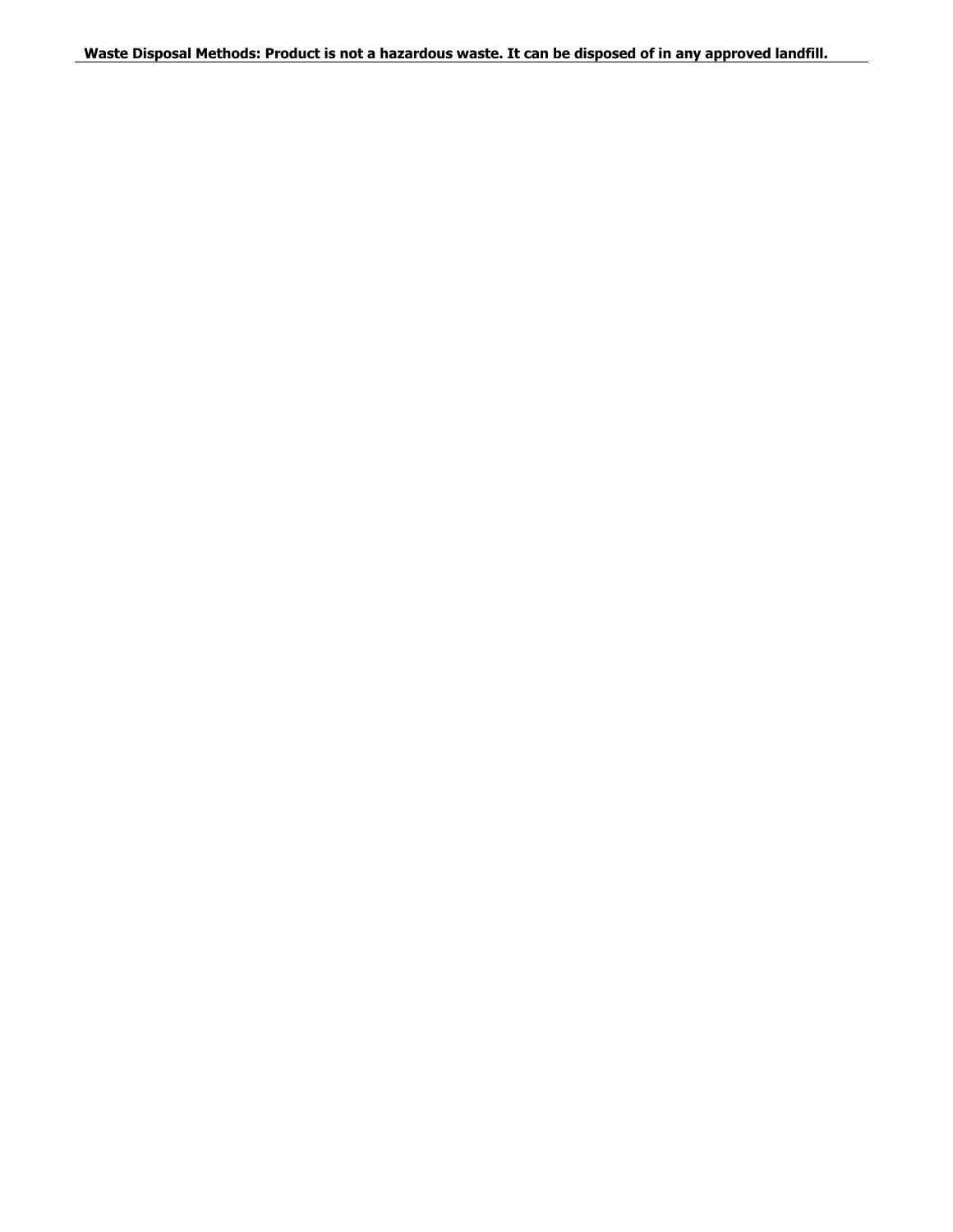# **MATERIAL SAFETY DATA SHEET** Spa Magic (Shock)

Identity (Trade name as used on label)

| Manufacturer                | MSDS $#$      |  |
|-----------------------------|---------------|--|
| Jack's Magic Products, Inc. | N/A           |  |
| Address                     | CAS #         |  |
| 12435 73rd Court            | N/A           |  |
|                             | Date Prepared |  |
| Largo, FL 33773             | 8/2012        |  |
| Phone $#$ (for information) | Prepared By   |  |
| $(800)$ 348-1656            | N/A           |  |
| Emergency Phone #           |               |  |

**(800) 853-7673** 

## **SECTION 1 – MATERIAL IDENTIFICATION AND INFORMATION**

| COMPONENTS - Chemical Name & Common Name                                | $\%$ | <b>OSHA</b> | <b>ACHH</b> | OTHER LIMITS       |
|-------------------------------------------------------------------------|------|-------------|-------------|--------------------|
| (Hazardous Components 1% or greater, carcinogens 0.1% or greater)       |      | <b>PEL</b>  | TLV         | <b>RECOMMENDED</b> |
|                                                                         |      |             |             |                    |
|                                                                         |      |             |             |                    |
| <b>Contains: This formulation comprises proprietary</b><br>information. |      |             |             |                    |
|                                                                         |      |             |             |                    |
|                                                                         |      |             |             |                    |
|                                                                         |      |             |             |                    |
|                                                                         |      |             |             |                    |
| Non-Hazardous Ingredients                                               |      |             |             |                    |
| <b>TOTAL</b>                                                            |      |             |             |                    |

| <b>SECTION 2 - PHYSICAL / CHEMICAL CHARACTERISTICS</b> |                              |  |  |
|--------------------------------------------------------|------------------------------|--|--|
| <b>Boiling Point</b>                                   | Specific Gravity $(H_2 = 1)$ |  |  |
| <b>Decomposes</b>                                      | $1.1 - 1.4$                  |  |  |
| Vapor Pressure (mm/Hg and Temperature)                 | Melting Point                |  |  |
| Nil                                                    | N/A                          |  |  |
| Vapor Density (Air = $1$ )                             | <b>Evaporation Rate</b>      |  |  |
| <b>Non - Volatile</b>                                  | N/A                          |  |  |
| Solubility in Water                                    | <b>Water Reactive</b>        |  |  |
| 25.6% at 20 deg. C                                     | N/A                          |  |  |
| Annonvance and Color                                   |                              |  |  |

Appearance and Color

**White granules or powder with no odor.** 

## **SECTION 3 – HAZARDS IDENTIFICATION**

|                               | Health | <b>Flammability</b> |  |
|-------------------------------|--------|---------------------|--|
| Code<br>HMIS Ha<br>Hazard     |        |                     |  |
| Code<br><b>NFPA</b><br>Hazard |        |                     |  |

## **SECTION 4 – FIRE AND EXPLOSION DATA**

| Flash Point & Method Used                                                                          | Auto Ignition Temperature | Flamability Limits in Air % by Volume | LEL | UEL |  |
|----------------------------------------------------------------------------------------------------|---------------------------|---------------------------------------|-----|-----|--|
| <b>Will Not Burn</b>                                                                               | N/A                       | N/A                                   | N/A | N/A |  |
| Extinguisher Media                                                                                 |                           |                                       |     |     |  |
| Water                                                                                              |                           |                                       |     |     |  |
| Special Fire Fighting Procedures                                                                   |                           |                                       |     |     |  |
| <b>None</b>                                                                                        |                           |                                       |     |     |  |
| Unusual Fire and Explosion Hazards                                                                 |                           |                                       |     |     |  |
| Grinding or intensive mixing may generate sufficient heat to fuse and cause ignition of oxidizable |                           |                                       |     |     |  |
|                                                                                                    |                           |                                       |     |     |  |

**material present.** 

**SECTION 5 – REACTIVITY HAZARD DATA**